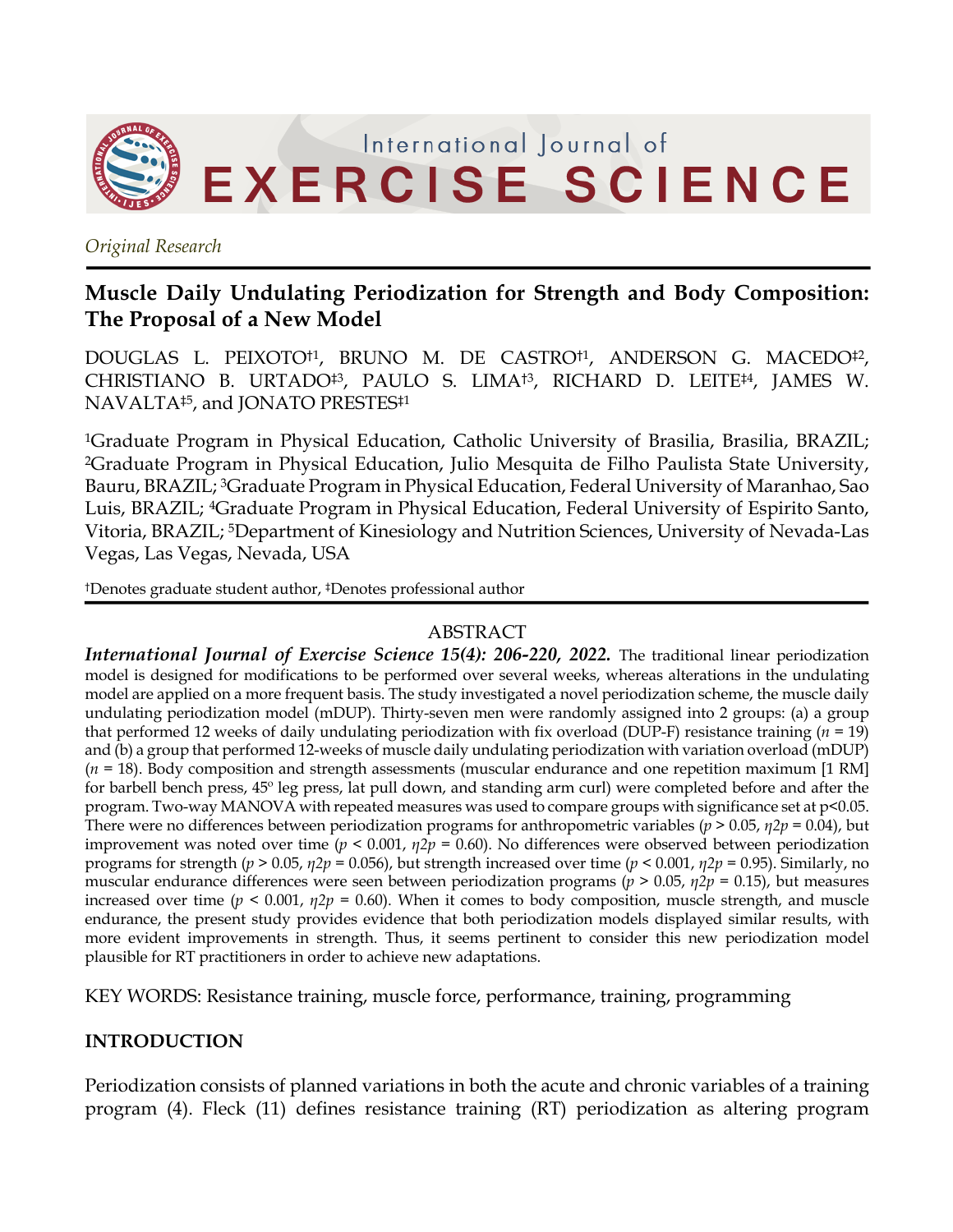variables in regular interval periods, with the intention of inducing optimal gains of strength, power, motor performance and/or muscle hypertrophy.

In this sense, an interesting RT model is undulating periodization (or nonlinear) that promotes a variation in intensity and volume within a maximal period of 7-10 days (28). Thus, the modification of training parameters is more frequent, being completed in shorter periods. This RT periodization model is relatively recent, considering that the first report of undulating periodization was proposed by Poliquin in 1988 (23). While the traditional linear periodization model is designed for modifications to be performed over several weeks, alterations in the undulating model are applied in a one-week basis (weekly undulating periodization), or every training session (daily undulating periodization) (30).

More recently, the premiere method of resistance training has been reported to be a flexible, nonlinear (FNL) workout program (17). This training system follows many of the same concepts, goals, and strategies of traditional strength periodization and undulating periodization. The major point of this variation is to adjust the training loads to the physiological and psychological state of the practitioner, guarantying an improved evolution. To the best of our knowledge, only two studies compared different undulating periodization models. McNamara & Stearne (19) found that FNL resulted in superior performance in the leg press exercise versus nonlinear periodization, while no differences were found for the chest press and standing long jump in beginning weight training students. Another study evaluated recreationally trained college subjects who completed nine weeks of linear, weekly or daily undulating models and no difference in strength gains was found among periodizations (17).

The present study was designed to propose and compare a new periodization model, never investigated before, the muscle daily undulating periodization model (mDUP). The main characteristic of this proposal is that a muscle group could be trained at light, moderate or high intensities on the same week, for example, exercises for the chest with 4-6 repetitions maximum (RM) on Monday and exercises for biceps with 12-15 RM, then on Thursday biceps exercises would start the session with 4-6 RM and chest exercises would be trained with 12-15 RM (25). In theory, this would allow this muscle group to be trained at a maximal effort without more than 3-4 days to be stimulated again with a lighter load.

This is particularly important, considering that exercise order has an effect on muscle strength gains, even in trained individuals (2). Moreover, previous studies have indicated that training induced neuromuscular adaptations for exercises performed at the end of a RT session are reduced versus exercises performed at the beginning of a RT session (8). Thus, the objective was to compare the effects of daily undulating periodization (DUP) with fixed overload (DUP-F) versus muscle daily undulating variable overload (mDUP) on strength, muscle endurance, and body composition of trained subjects following 12 weeks of training. The hypothesis is that both periodizations would result in similar increase of muscle strength and endurance, with limited results on body composition due the trained status of the subjects.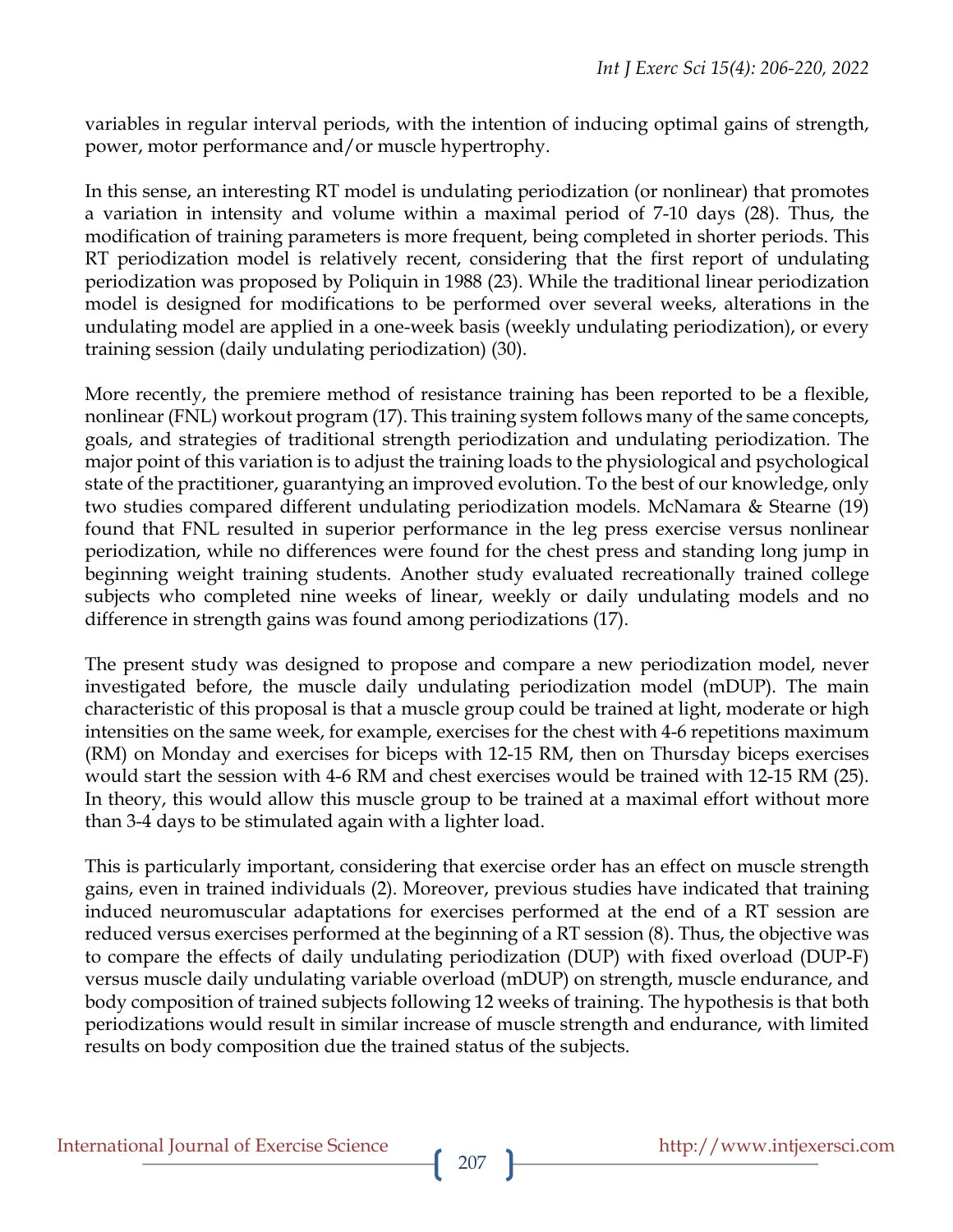### **METHODS**

### *Participants*

Thirty-seven men aged 18-25 were recruited and randomly assigned into 2 groups: (a) a group that performed 12 weeks of daily undulating periodization with fix overload (DUP-F) resistance training (n = 19) and (b) a group that performed 12-weeks of muscle daily undulating periodization with variation overload (mDUP) (n = 18). The inclusion criteria were a minimum of strength training for at least 1-year and not currently using ergogenic supplements. According to the American College of Sports Medicine (1), the individuals were considered "trained." Training experience and habitual physical activity were determined by the use of a questionnaire and interview. During the 12-months prior to the study, all subjects had strength trained at least 4 times per week using 3 sets of 8-10 repetitions using an 8-10 RM resistance for the exercise performed. If the subjects missed 2 training sessions, they were removed from the study. The training period for all subjects started in the beginning of August when university classes began. All participants signed an informed consent document approved by the local University Research Ethics Committee for Human Use (Protocol No. 114/2006). The present research procedures were in accordance with guidelines for use of human subjects set forth by the ACSM (1) and the International Journal of Exercise Science ethical policies (21).

#### *Protocol*

In the present study, both periodization programs were based in previous studies from Rhea et al. (29, 30). The exercises proposed for both groups were the same, performed four times a week. Two days per week session A training was performed (Monday and Thursday) and two days per week session B training was performed (Tuesday and Friday) (table 1). The training load was different according to the repetition zone for each group (DUP-F versus mDUP) (table 2). The dependent variables were strength and body composition, and the independent variables were the periodization models (DUP-F and mDUP). Tests for body composition and maximum strength were performed pre-training (T1), after 8 weeks of training (T2), and after 12 weeks of training (T3) (Figure 1).

| Training B (sessions 2 and 4) |
|-------------------------------|
| Front lat pull down           |
| Single arm dumbbell row       |
| Reverse cable crossover       |
| Triceps barbell extension     |
| Triceps pushdown              |
| Back squat                    |
| $45^{\circ}$ leg press        |
| Leg curl                      |
| Standing calf raise           |
|                               |

**Table 1.** Training program design.

*Note:* Four weekly sessions, 2 days per week training session A was performed (Monday and Thursday) and 2 days per week session B training was performed (Tuesday and Friday).

# International Journal of Exercise Science http://www.intjexersci.com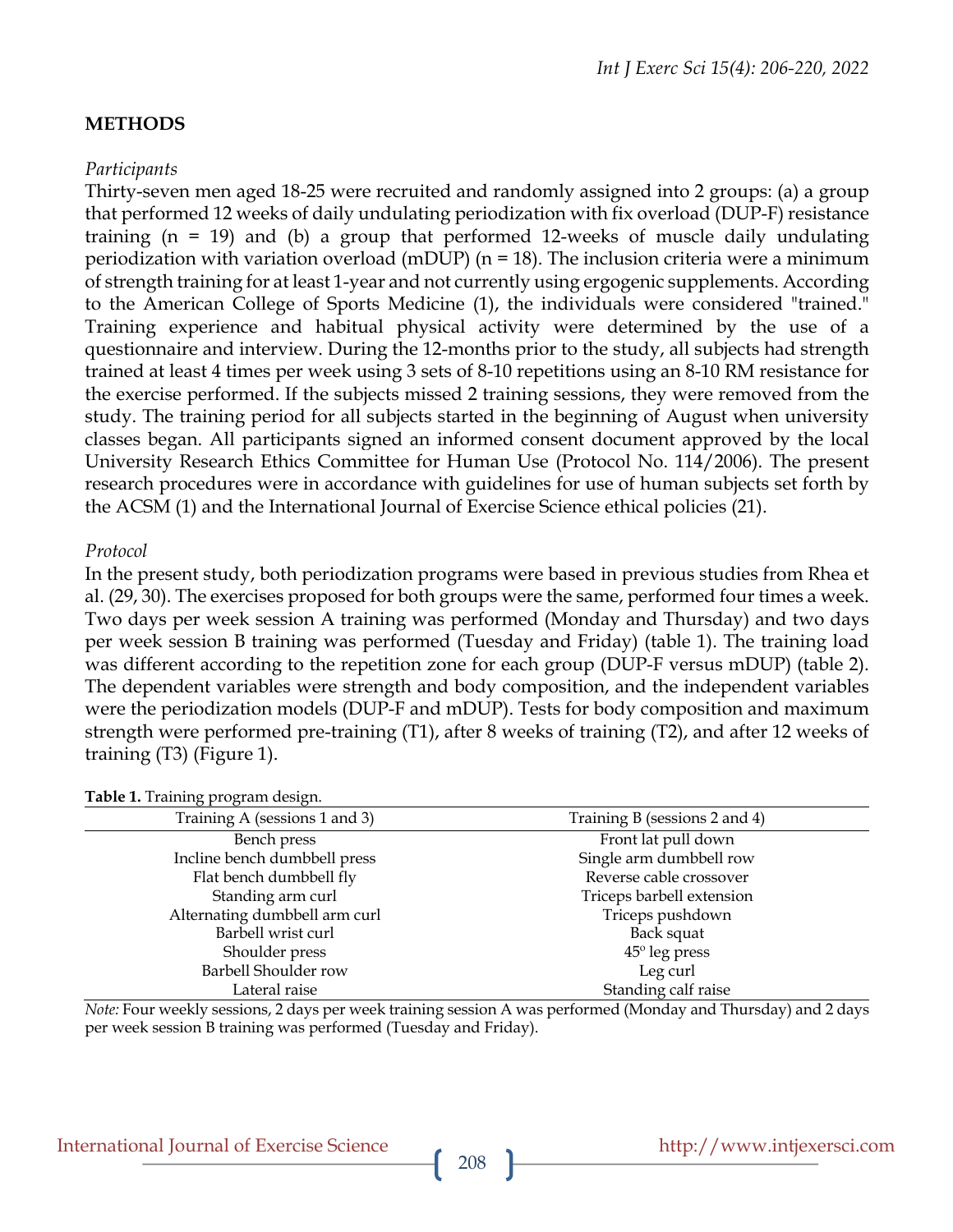| $DUP-F (n = 19)$                  |                      |  |  |  |  |  |
|-----------------------------------|----------------------|--|--|--|--|--|
| <b>Weeks 1,5,9</b>                |                      |  |  |  |  |  |
| Days 1 and 2                      | 3 sets of 8 RM       |  |  |  |  |  |
| Days 3 and 4                      | 3 sets of 12 RM      |  |  |  |  |  |
| <b>Weeks 2,6,10</b>               |                      |  |  |  |  |  |
| Days 1 and 2                      | 3 sets of 6 RM       |  |  |  |  |  |
| Days 3 and 4                      | 3 sets of 10 RM      |  |  |  |  |  |
| <b>Weeks 3,7,11</b>               |                      |  |  |  |  |  |
| Days 1 and 2                      | 3 sets of 4 RM       |  |  |  |  |  |
| Days 3 and 4                      | 3 sets of 8 RM       |  |  |  |  |  |
| <b>Weeks 4,8,12</b>               |                      |  |  |  |  |  |
| Days 1 and 2                      | 3 sets of 14 RM      |  |  |  |  |  |
| Days 3 and 4                      | 3 sets of 14 RM      |  |  |  |  |  |
| $\overline{\text{m}DUP}$ (n = 18) |                      |  |  |  |  |  |
| <b>Weeks 1,5,9</b>                |                      |  |  |  |  |  |
| Days 1 and 2                      | 3 sets of 8RM -12 RM |  |  |  |  |  |
| Days 3 and 4                      | 3 sets of 12RM-8RM   |  |  |  |  |  |
| <b>Weeks 2,6,10</b>               |                      |  |  |  |  |  |
| Days 1 and 2                      | 3 sets of 6RM -10RM  |  |  |  |  |  |
| Days 3 and 4                      | 3 sets of 10RM-6RM   |  |  |  |  |  |
| <b>Weeks 3,7,11</b>               |                      |  |  |  |  |  |
| Days 1 and 2                      | 3 sets of 4RM-8RM    |  |  |  |  |  |
| Days 3 and 4                      | 3 sets of 8RM -4RM   |  |  |  |  |  |
| <b>Weeks 4,8,12</b>               |                      |  |  |  |  |  |
| Days 1 and 2                      | 3 sets of 14RM       |  |  |  |  |  |
| Days 3 and 4                      | 3 sets of 14RM       |  |  |  |  |  |

**Table 2.** Weekly training load by zone repetitions.

*Note:* Undulating Periodization with Fixed overload (DUP-F); Muscle Daily Undulating Periodization with Variable overload (mDUP); Maximum Repetitions (RM).



**Figure 1.** Experimental Design. Undulating Periodization with Fixed overload (DUP-F); Muscle Daily Undulating Periodization with Variable overload (mDUP); Baseline tests (T1); Tests after 8weeks training periodization (T2); Tests after 12weeks training periodization (T3); Maximum Repetition (RM).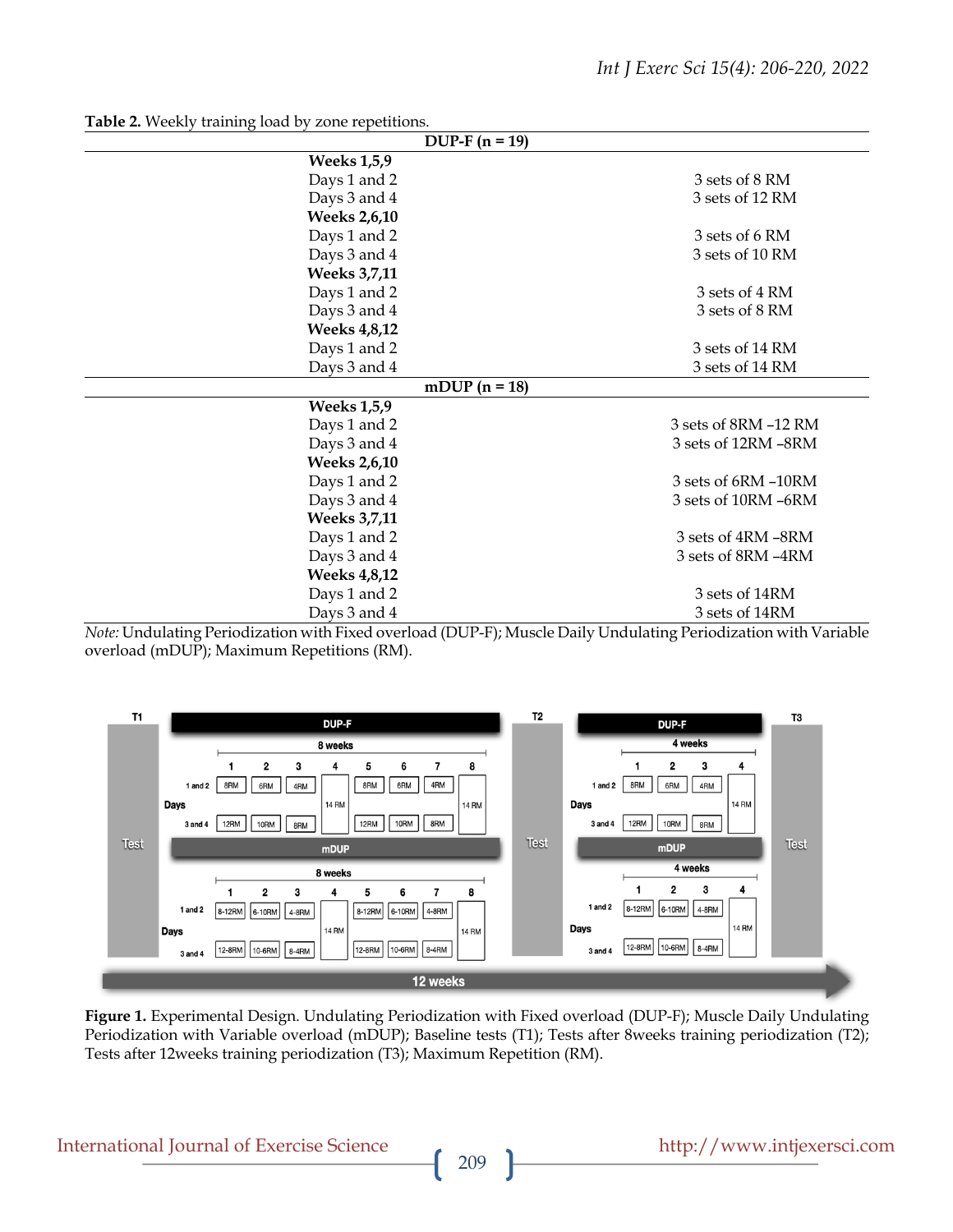Body composition was determined using skinfold thickness with a Lange skinfold caliper (Beta Technology, Santa Cruz, CA, USA). The Jackson and Pollock (15) equation for men (18 to 61 years old) was used to estimate body density. In this equation, the sum of the chest, abdominal, and thigh skinfolds is used. The same investigators performed all tests. Body fat percentage was estimated by the Siri (32) equation. Body fat percentage was used to estimate fat mass (kilogram) and fat-free mass (kilogram).

One Repetition Maximum (1 RM) tests for barbell bench press, 45º leg press, lat pull down (Cybex International, Medway, MA, USA), and standing arm curl were used to determine maximal strength. The 1 RM tests were performed on the same day with a minimum 10-min rest interval between tests in the following order: bench press, arm curl, 45º leg press, and lat pull down. After a general warm-up (10 min low-intensity treadmill running), subjects performed 8 repetitions with an estimated 50% 1 RM of the exercise being tested using each subject's previous training experience, and after 1-min rest, 3 repetitions with an estimated 70% of 1 RM were performed. After 3-min, subsequent trials were performed for 1 repetition with progressively heavier weights until the 1 RM was determined within 3 attempts, using 3- to 5-min rest periods between trials (18). The range of motion and exercise technique were standardized according to the descriptions of Brown and Weir (5). To assure pretraining 1 RM were stable prior to beginning training, the pretraining 1 RM were determined on 3 separate days with 48 hours between trials. A high interclass correlation was found between the second and the third 1 RM trials (bench press ICC =  $0.99$ ;  $45^{\circ}$  leg press ICC =  $0.98$ ; arm curl ICC =  $0.97$ ; lat pull down ICC = 0.99). The greatest 1 RM determined from the last 2 trials was used as the baseline measure. Student's t-tests showed no significant differences between the (DUP-F and mDUP) groups (*p* ≤ 0.05), for pretraining maximal strength values in any of the 4 exercises tested.

The muscular endurance test was conducted 48 h after maximal strength testing. The test was accomplished by execution of repetitions to exhaustion. After a short period of light aerobic warm-up (10 min low-intensity treadmill running), participants performed as many repetitions as possible without stopping or pausing between repetitions with a fixed cadence and 80% of 1 RM [adapted from Prestes et al., (24)], in the same exercises performed: bench press, arm curl, 45<sup>°</sup> leg press, and lat pull down. As in the 1 RM test, to ensure the reliability of the baseline measure, this procedure was repeated on a separate day, and the highest number of repetitions was recorded, with high interclass correlation for both trials (bench press ICC =  $0.95$ ; 45<sup>o</sup> leg press ICC =  $0.96$ ; arm curl ICC =  $0.96$ ; lat pull down ICC =  $0.97$ ).

## *Statistical Analysis*

Statistical analyses were performed using SPSS software (Version 22; SPSS, Inc, Chicago, IL, USA) and data are presented as mean  $\pm$  SD. Normal distribution of variables were analyzed by the Shapiro-Wilk test. Two-way MANOVA with repeated measures was used to compare exercise groups on the dependent variables. The assumption of multivariate outliers was not violated (Mihanalobis distance). In addition, if M-box test was significant, Pillai's trace criterion was used for more robust departures from assumptions (33). Group (DUP-F and mDUP) served as a between-subjects factor, while Time (T1, T2, and T3) served as a within-subject factor, and the statistical significance was set at  $p < 0.05$ . If assumptions of sphericity were violated, the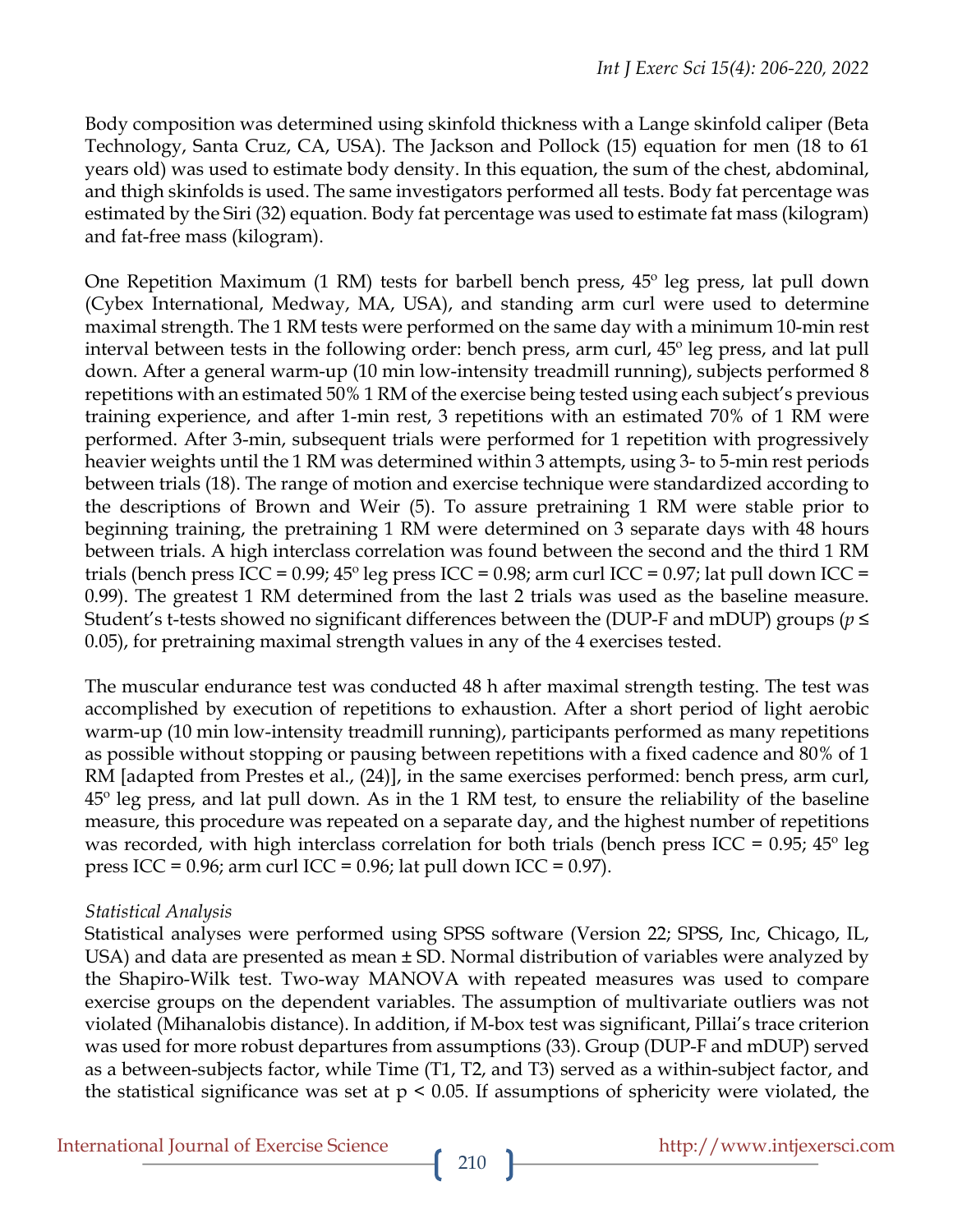Greenhouse-Geisser adjustment was used. The Bonferroni adjustment was used for multiple pairwise comparisons.

Eta partial squared (*η2p*) was calculated as a measure of effect size (the proportion of variance in the dependent variable explained for by variation in the independent variable), considering 0.01, 0.06, and 0.14, as small, moderate, and large, respectively. The magnitude of the changes between groups was assessed using Cohen's d effect size and presented with the 90% confidence interval (90% CI) (figure 2). Threshold values for 0.2 (small), 0.6 (moderate), and 0.8 (large) were considered. The effect size across time points was calculated as recommended by Rhea (27). Participants enrolled in the present study were considered recreationally trained, therefore, effect size magnitudes were considered as < 0.35 (trivial), 0.35-0.80 (small), 0.80-1.50 (moderate), and > 1.50 (large).



**Figure 2.** Effect size (± 90% CI) of the difference between the two periodization programs at T3 (DUP-F vs. DUP-V) of each dependent variable.

### **RESULTS**

MANOVA revealed no significant effect between periodization programs (Pillai´s Trace = 0.056, *F*(4,31) = 0.460, *p* > 0.05, *η2p* = 0.056), but instead showed a significant effect for time (Pillai´s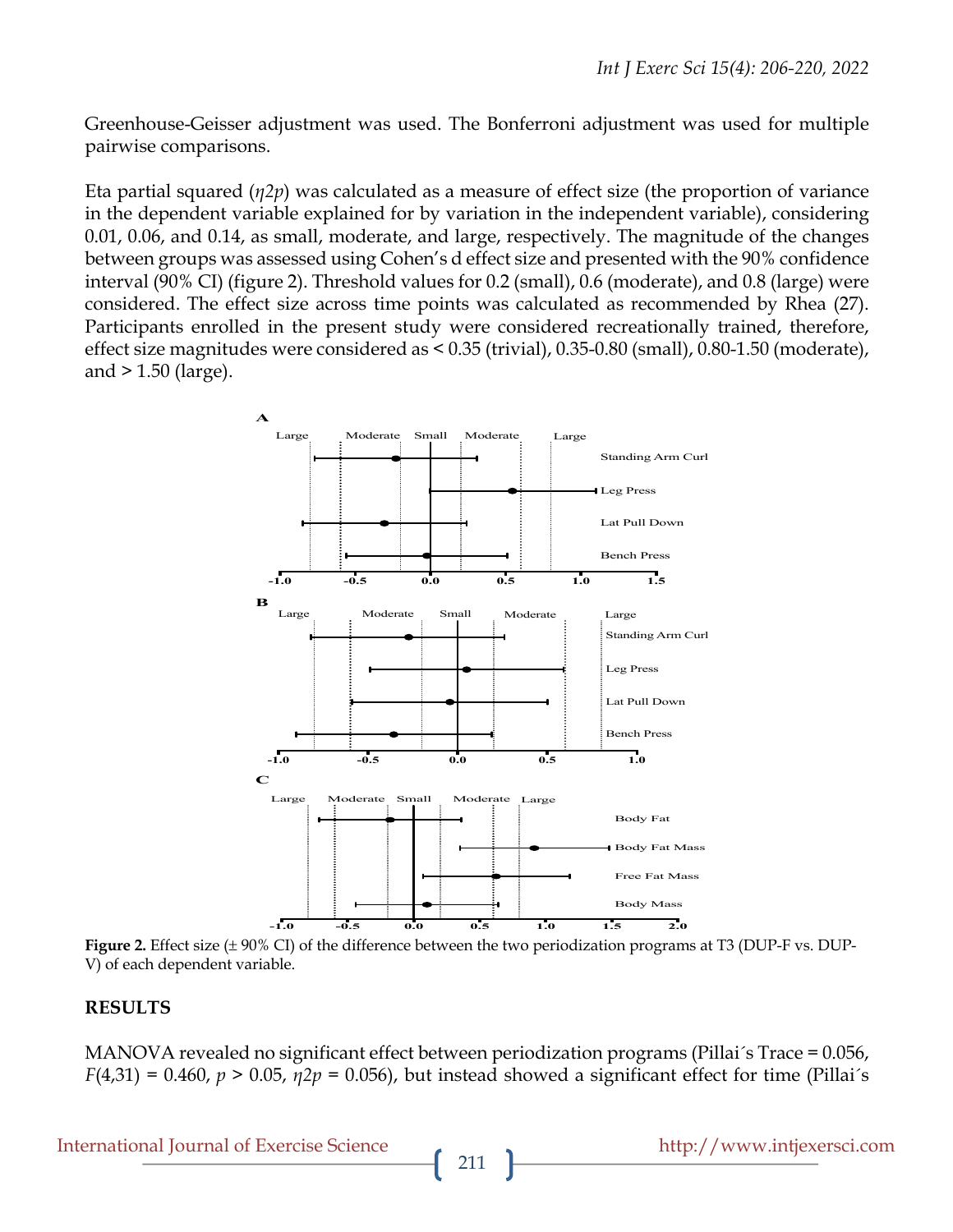Trace = 0.949, *F*(8,27) = 62.69, *p* < 0.001, *η2p* = 0.95). No interaction effect (Time x Group) was observed [Pillai´s Trace = 0.372, *F*(8,27) = 2.00, *p* = 0.085, *η2p* = 0.37].

Univariate analysis indicated differences of time for bench press (*F*(1.32,44.96) = 93.89, *p* < 0.001, *η2p* = 0.73), lat pulldown (*F*(1.56,53.18) = 192.46, *p* < 0.001, *η2p* = 0.85), leg press (*F*(1.20,40.78) = 118.93, *p* < 0.001, *η2p* = 0.78), and arm curl (*F*(1.94,66.24) = 109.25, *p* < 0.001, *η2p* = 0.76). The univariate Time x Group interaction was significant only for arm curl (*F*(1.94,66.24) = 109.25, *p* < 0.001, *η2p* = 0.76). No significant differences were observed between groups at any time point.

Pairwise comparisons with Bonferroni adjustment, showed that all strength measurements were greater at T3 in comparison to T1 in both groups (Table 3).Muscular Endurance: For muscular endurance, the MANOVA indicated no significant effect between periodization programs (Pillai´s Trace = 0.153, *F*(4,32) = 1.44, *p* = 0.24, *η2p* = 0.15), and no interaction effect (Time x Group) [Pillai´s Trace = 0.115, *F*(8,28) = 0.45, *p* = 0.87, *η2p* = 0.11]. Otherwise, there was a significant effect for time (Pillai´s Trace = 0.596, *F*(8,28) = 5.15, *p* = 0.001, *η2p* = 0.60).

Univariate analysis revealed significant differences of time for bench press [*F*(2,70) = 3.62, *p* = 0.032, *η2p* = 0.09], and leg press [*F*(2, 70) = 11.18, *p* < 0.01, *η2p* = 0.24]. There was a trend effect for time in arm curl tests [*F*(2, 70) = 2.88, *p* = 0.062, *η2p* = 0.07] (table 4). Significant differences were observed between groups for arm curl  $[F(1,35) = 4.82, p = 0.035, \eta 2p = 0.12]$ . Table 4 shows that participants in the DUP-F experienced a grater increase in arm curl muscular endurance at T2 than mDUP (9.4% vs. 2.3%, respectively).

The MANOVA for anthropometric variables revealed no significant main effect for periodization programs (Wilk's Lambda= 0.952, *F*(3,33) = 0.55, *p* > 0.05, *η2p* = 0.04). On the other hand, there was a significant effect for time (Wilk's Lambda = 0.404, *F*(8,28) = 5.15, *p* < 0.001, *η2p* = 0.60), and a multivariate Time x Group interaction [Wilk's Lambda= 0.647, *F*(6,30) = 2.73, *p* < 0.05, *η2p* = 0.35].

Univariate analysis revealed significant differences of time for free fat mass [*F*(2, 70) = 31.13, *p* < 0.001, *η2p* = 0.47], body fat mass [*F*(1.17, 41.15) = 5.57, *p* < 0.01, *η2p* = 0.14], and body fat [*F*(2, 70)  $= 46.32, p \le 0.001, \eta 2p = 0.57$ . There was no significant time main effect for body mass. Pairwise comparisons indicated significant differences across T1 and T3 in both periodization programs for free fat mass, fat mass, and body fat (Table 5).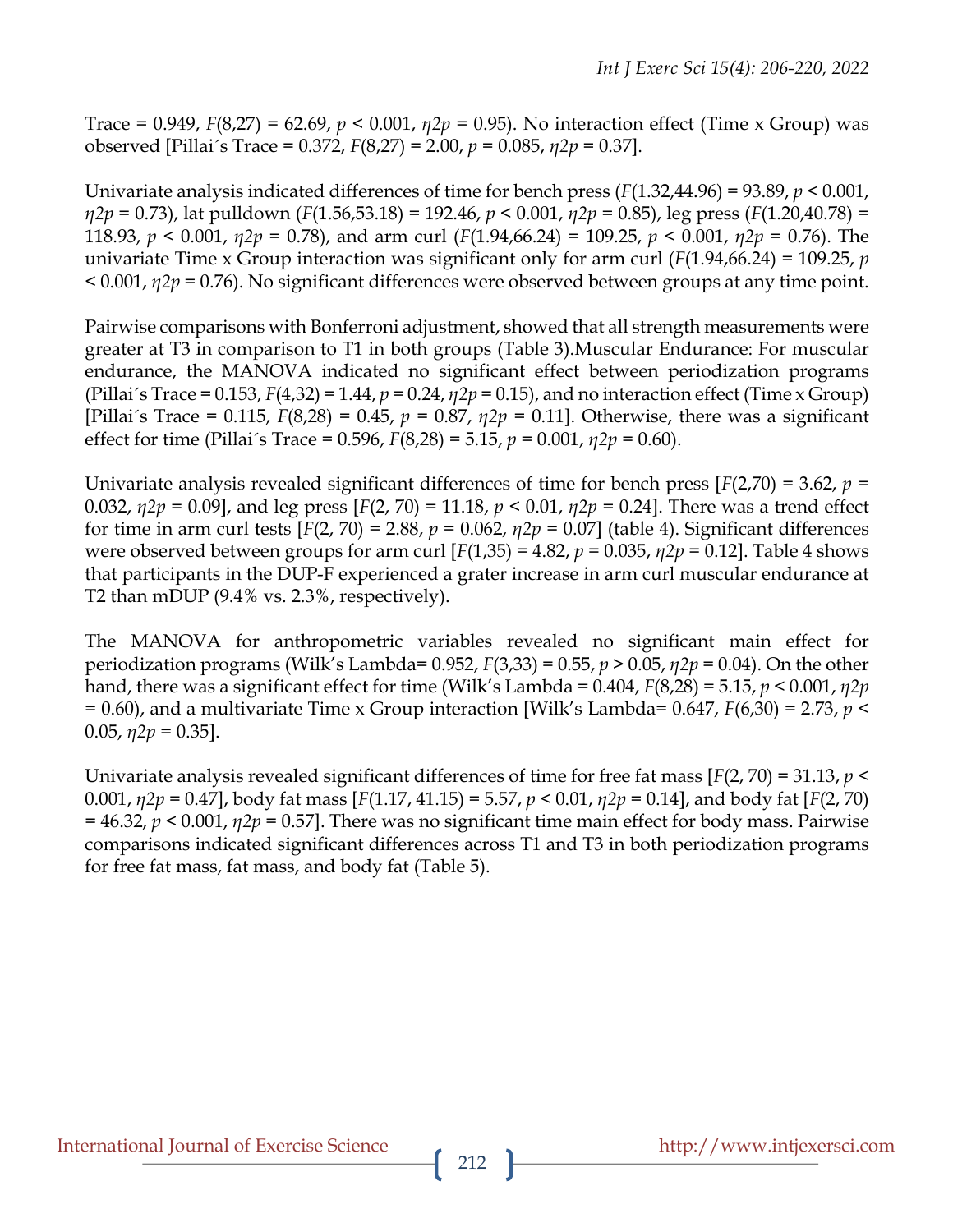| Table 3. Strength. |  |  |  |
|--------------------|--|--|--|
|--------------------|--|--|--|

| Groups                           | <b>T1</b>         | T2                | T <sub>3</sub>         | Change<br><b>T1-T2</b><br>$(^{0}/_{0})$ | Change<br><b>T1-T3</b><br>$\binom{0}{0}$ | Change<br>$T2-T3$<br>$(^{0}/_{0})$ | <b>ES T1-T2</b><br>(magnitude) | <b>ES T1-T3</b><br>(magnitude) | <b>ES T2-T3</b><br>(magnitude) |
|----------------------------------|-------------------|-------------------|------------------------|-----------------------------------------|------------------------------------------|------------------------------------|--------------------------------|--------------------------------|--------------------------------|
| <b>Bench Press</b><br>(kg)       |                   |                   |                        |                                         |                                          |                                    |                                |                                |                                |
| DUP-V                            | $85.5 \pm 18.07$  | $93.2 \pm 20.17$  | $99.8 \pm 24.24^{+*}$  | 9.0                                     | 16.7                                     | 7.1                                | 0.43<br>(small)                | 0.79<br>(moderate)             | 0.33<br>(trivial)              |
| DUP-F                            | $80.1 \pm 26.41$  | $88.2 \pm 28.98$  | $92.8 \pm 29.90^{+*}$  | 10.1                                    | 17.7                                     | 6.5                                | 0.47<br>(small)                | 0.48<br>(small)                | 0.16<br>(trivial)              |
| Lat Pull Down<br>(kg)            |                   |                   |                        |                                         |                                          |                                    |                                |                                |                                |
| DUP-V                            | $70.8 \pm 14.16$  | $76.2 \pm 13.46$  | $81.4 \pm 14.34^{+*}$  | 7.6                                     | 15                                       | 6.8                                | 0.38<br>(small)                | 0.75<br>(moderate)             | 0.39<br>(small)                |
| DUP-F                            | $69.4 \pm 15.51$  | $76.7 \pm 15.52$  | $81.7 \pm 16.35^{+*}$  | 10.5                                    | 17.7                                     | 6.5                                | 0.47<br>(small)                | 0.79<br>(moderate)             | 0.32<br>(small)                |
| 45° Leg Press<br>(kg)            |                   |                   |                        |                                         |                                          |                                    |                                |                                |                                |
| DUP-V                            | $203.9 \pm 51.69$ | $249.4 \pm 69.06$ | $278 \pm 72.49^{+*}$   | 22.3                                    | 36.4                                     | 11.5                               | 0.88<br>(moderate)             | 1.44<br>(large)                | 0.41<br>(small)                |
| DUP-F                            | $215.5 \pm 49.61$ | $245 \pm 49.97$   | $271.1 \pm 47.01^{+*}$ | 14                                      | 26.1                                     | 10.7                               | 0.60<br>(moderate)             | 1.13<br>(large)                | 0.52<br>(moderate)             |
| <b>Standing Arm</b><br>Curl (kg) |                   |                   |                        |                                         |                                          |                                    |                                |                                |                                |
| DUP-V                            | $38.8 \pm 9.58$   | $39.9 \pm 10.27$  | $44.5 \pm 9.47^{+*}$   | 2.8                                     | 14.7                                     | 11.5                               | 0.11<br>(trivial)              | 0.59<br>(moderate)             | 0.45<br>(small)                |
| DUP-F                            | $35.7 \pm 6.56$   | $38.7 \pm 6.71$   | $41.6 \pm 6.08^{+*}$   | 8.4                                     | 16.5                                     | 7.5                                | 0.46<br>(small)                | 0.90<br>(moderate)             | 0.43<br>(small)                |

*Note:* Undulating Periodization with Fixed overload (DUP-F); Undulating Periodization with Variable overload (DUP-V); Baseline tests (T1); Tests after 8weeks training periodization (T2); Tests after 12weeks training periodization (T3). \* Significant difference in comparison to T1 (p < 0.05).  $+$ Significant difference in comparison to T2 ( $p < 0.05$ ).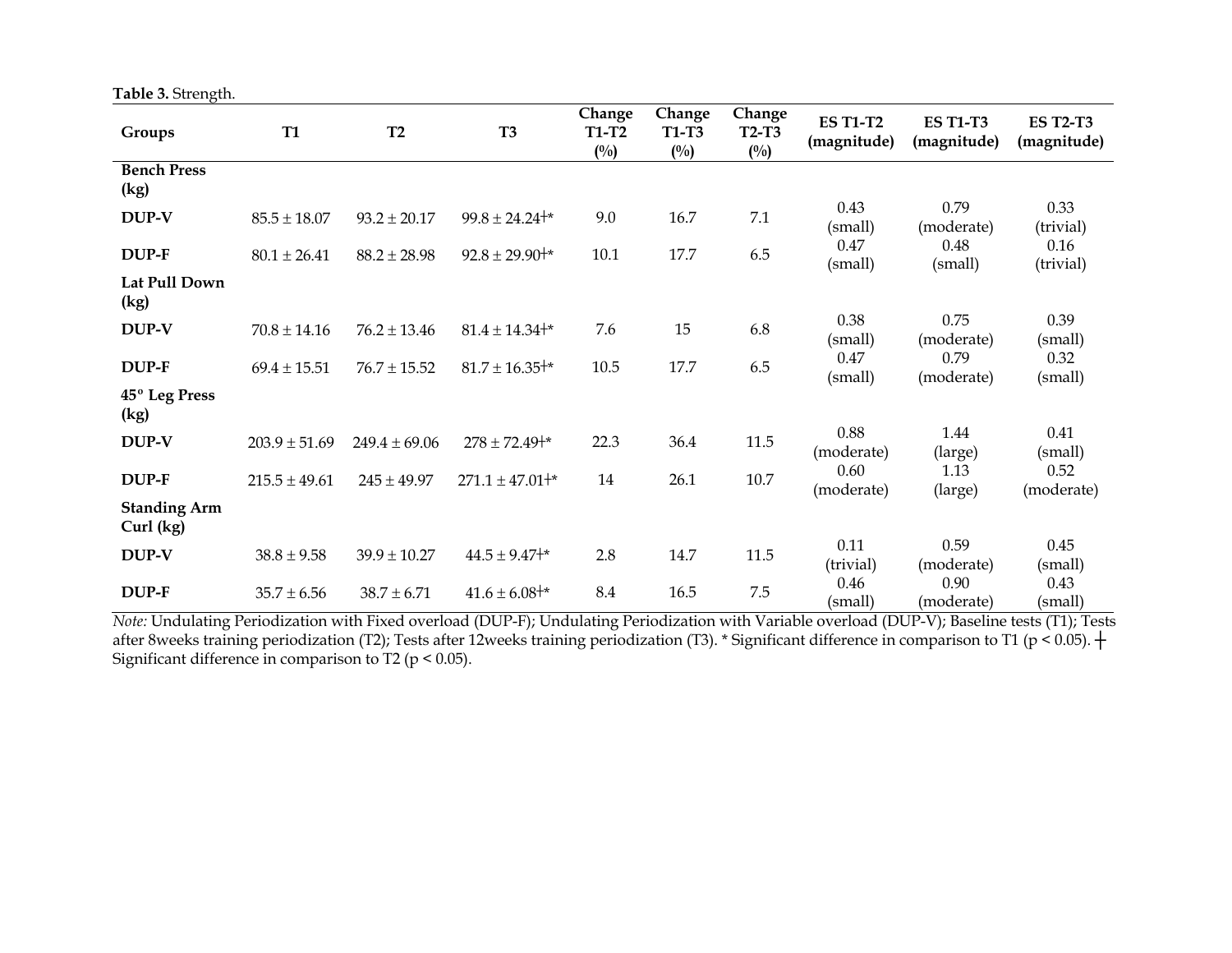**Table 4.** Muscular endurance.

| Groups                              | <b>T1</b>           | T2                       | <b>T3</b>             | Change<br><b>T1-T2</b><br>(%) | Change<br><b>T1-T3</b><br>(%) | Change<br>$T2-T3$<br>(%) | <b>ES T1-T2</b><br>(magnitude) | <b>ES T1-T3</b><br>(magnitude) | <b>ES T2-T3</b><br>(magnitude) |
|-------------------------------------|---------------------|--------------------------|-----------------------|-------------------------------|-------------------------------|--------------------------|--------------------------------|--------------------------------|--------------------------------|
| <b>Bench</b><br>Press (kg)          |                     |                          |                       |                               |                               |                          |                                |                                |                                |
| DUP-V                               | $515.7 \pm 163.83$  | $558.8 \pm 166.98$       | $507.5 \pm 106.96$    | 8.4                           | $-1.6$                        | $-9.2$                   | 0.26<br>(small)                | $-0.05$<br>(trivial)           | $-0.31$<br>(small)             |
| DUP-F                               | $453.8 \pm 219.60$  | $492.7 \pm 198.69$       | $470.5 \pm 169.43$    | 8.6                           | 3.7                           | $-0.5$                   | 0.18<br>(trivial)              | 0.08<br>(trivial)              | $-0.11$<br>(trivial)           |
| Lat Pull<br>Down<br>(kg)            |                     |                          |                       |                               |                               |                          |                                |                                |                                |
| DUP-V                               | $448.9 \pm 134.33$  | $443.1 \pm 124.18$       | $438.9 \pm 116.84$    | $-1.3$                        | $-2.2$                        | $-1$                     | $-0.04$<br>(trivial)           | $-0.07$<br>(trivial)           | $-0.03$<br>(trivial)           |
| DUP-F                               | $436.6 \pm 169.79$  | $428.9 \pm 148.07$       | $427.9 \pm 149.58$    | $-1.8$                        | $-2$                          | $-0.2$                   | $-0.05$<br>(trivial)           | $-0.05$<br>(trivial)           | $-0.01$<br>(trivial)           |
| 45° Leg<br>Press (kg)               |                     |                          |                       |                               |                               |                          |                                |                                |                                |
| DUP-V                               | $2176.7 \pm 1101.7$ | $2696.1 \pm$<br>1434.97* | $2444.4 +$<br>1030.76 | 23.7                          | 12.3                          | $-9.3$                   | 0.47<br>(small)                | 0.24<br>(trivial)              | $-0.18$<br>(trivial)           |
| DUP-F                               | $2063.1 \pm 805.57$ | 2411.6 $\pm$<br>899.27*  | $2389.5 \pm 843.38$   | 16.9                          | 15.8                          | $-0.9$                   | 0.43<br>(small)                | 0.41<br>(small)                | $-0.02$<br>(trivial)           |
| <b>Standing</b><br>Arm Curl<br>(kg) |                     |                          |                       |                               |                               |                          |                                |                                |                                |
| DUP-V                               | $270.4 \pm 77.74$   | $301.0 \pm 85.54$        | $276.5 \pm 72.45$     | 11.4                          | 2.3                           | $-8.1$                   | 0.40<br>(small)                | 0.08<br>(trivial)              | $-0.29$<br>(trivial)           |
| DUP-F                               | $228.5 \pm 54.06$   | $243.4 \pm 51.68$ #      | $250.0 \pm 55.62$     | 6.5                           | 9.4                           | 2.7                      | 0.28<br>(small)                | 0.40<br>(small)                | 0.13<br>(trivial)              |

*Note:* \* Significant difference in comparison to T1 (p < 0.05). # Significant difference between group at the same time point (p < 0.05).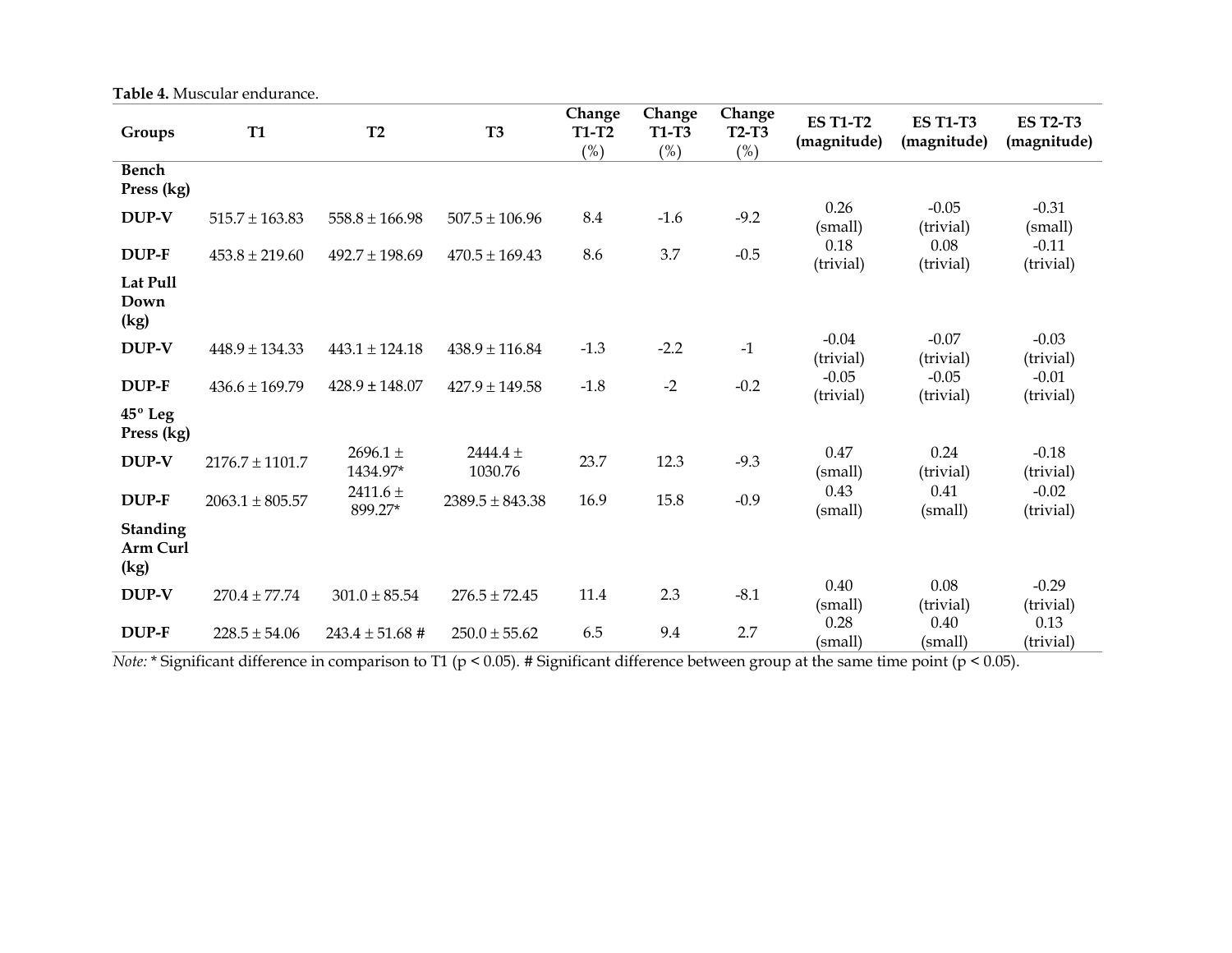| Groups               | <b>T1</b>       | T2               | T <sub>3</sub>       | Change              | Change                 | Change          | <b>ES T1-T2</b><br>(magnitude) | <b>ES T1-T3</b><br>(magnitude) | <b>ES T2-T3</b><br>(magnitude) |
|----------------------|-----------------|------------------|----------------------|---------------------|------------------------|-----------------|--------------------------------|--------------------------------|--------------------------------|
|                      |                 |                  |                      | <b>T1-T2</b><br>(%) | <b>T1-T3</b><br>$(\%)$ | T2-T3<br>$(\%)$ |                                |                                |                                |
| Body Mass (kg)       |                 |                  |                      |                     |                        |                 |                                |                                |                                |
| DUP-V                | $76.4 \pm 4.32$ | $75.5 \pm 4.93$  | $76.7 \pm 4.19$      | $-1.2$              | 0.39                   | 1.62            | $0.21$ (trivial)               | $0.07$ (trivial)               | $0.25$ (trivial)               |
| DUP-F                | $77.7 \pm 6.13$ | $78 \pm 5.61$    | $77.9 \pm 5.80$      | 0.36                | 0.21                   | $-0.15$         | $0.05$ (trivial)               | $0.03$ (trivial)               | $0.02$ (trivial)               |
| <b>Free Fat Mass</b> |                 |                  |                      |                     |                        |                 |                                |                                |                                |
| (kg)                 |                 |                  |                      |                     |                        |                 |                                |                                |                                |
| DUP-V                | $65.1 \pm 2.73$ | $65.9 \pm 2.87*$ | $66.7 \pm 2.94^{+*}$ | 1.21                | 2.35                   | 1.12            | $0.29$ (trivial)               | $0.56$ (small)                 | $0.26$ (trivial)               |
| DUP-F                | $65.8 \pm 3.87$ | $66.2 \pm 3.57$  | $66.7 \pm 3.74^{+*}$ | 0.65                | 1.31                   | 0.65            | $0.11$ (trivial)               | $0.22$ (trivial)               | $0.12$ (trivial)               |
| <b>Body Fat mass</b> |                 |                  |                      |                     |                        |                 |                                |                                |                                |
| (kg)                 |                 |                  |                      |                     |                        |                 |                                |                                |                                |
| DUP-V                | $11.2 \pm 3.17$ | $9.54 \pm 2.87*$ | $10.0 \pm 2.88^{+*}$ | $-15.2$             | $-10.93$               | 5.0             | $0.54$ (small)                 | $0.39$ (small)                 | $0.13$ (trivial)               |
| DUP-F                | $11.9 \pm 3.55$ | $11.8 \pm 3.4$   | $11.2 \pm 3.38^{+*}$ | $-1.8$              | $-5.88$                | $-4.76$         | $0.04$ (trivial)               | $0.20$ (trivial)               | $0.16$ (trivial)               |
| Body Fat $(\%)$      |                 |                  |                      |                     |                        |                 |                                |                                |                                |
| DUP-V                | $14.1 \pm 2.86$ | $13.7 \pm 2.84*$ | $13.3 \pm 2.70^{+*}$ | $-2.83$             | $-5.80$                | $-3.05$         | $0.14$ (trivial)               | $0.29$ (trivial)               | $0.15$ (trivial)               |
| DUP-F                | $15.3 \pm 3.68$ | $15.1 \pm 3.63$  | $14.3 \pm 3.69^{+*}$ | $-1.31$             | $-6.21$                | $-4.97$         | $0.05$ (trivial)               | $0.26$ (trivial)               | $0.21$ (trivial)               |

**Table 5.** Anthropometric variables.

*Note:* Undulating Periodization with Fixed overload (DUP-F); Undulating Periodization with Variable overload (DUP-V); Baseline tests (T1) Tests after 8 weeks training periodization (T2); Tests after 12 weeks training periodization (T3). \* Significant difference in comparison to T1 (p < 0.05).  $+$ Significant difference in comparison to T2 ( $p < 0.05$ ).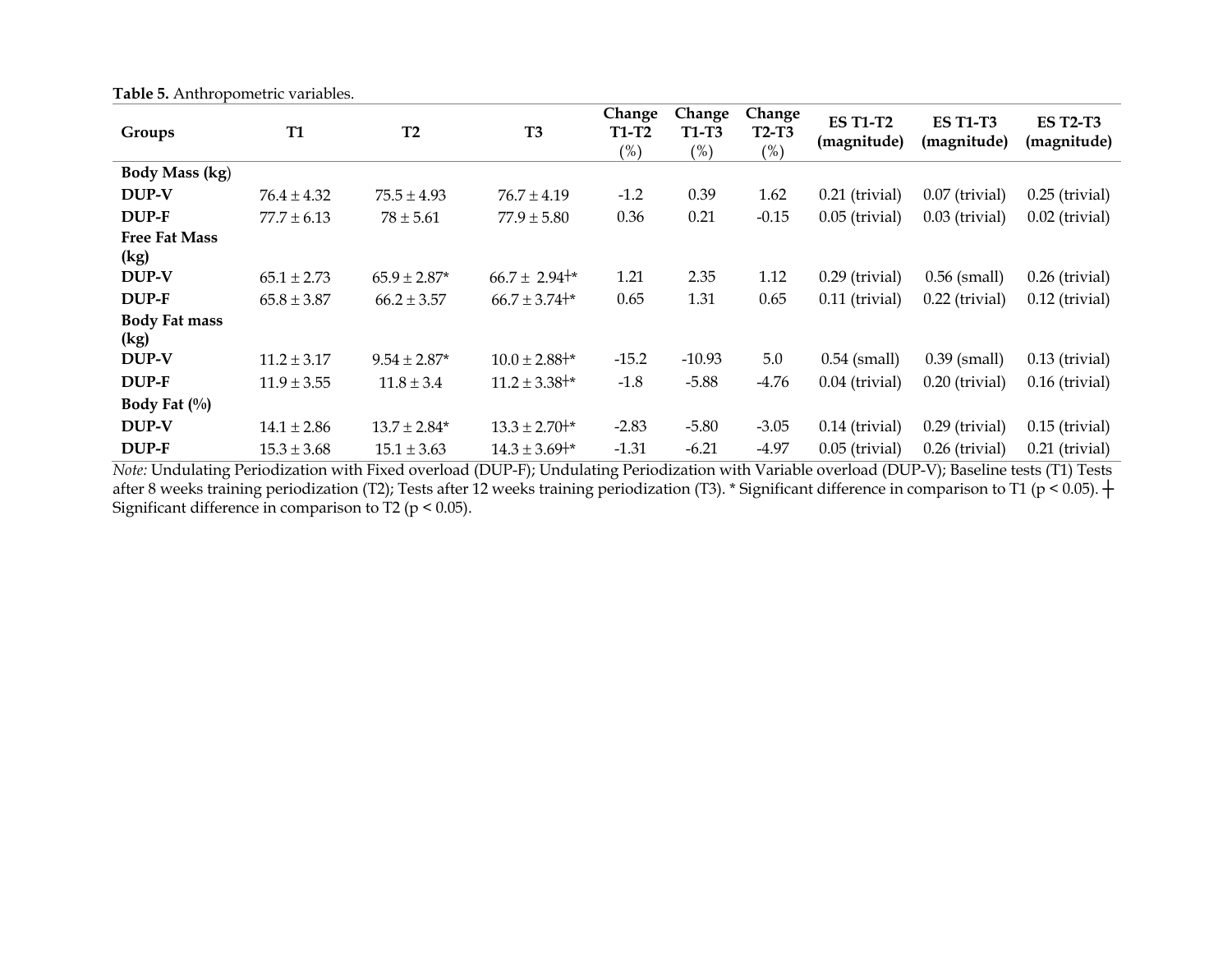### **DISCUSSION**

The main objective of present study was to propose and compare a novel periodization model, the muscle daily undulating periodization model, which has never been investigated before. The main characteristic of this proposal is that a muscle group could be trained at light, moderate or high intensities in the same week. When it comes to muscle strength, muscle endurance, and body composition, the present study provides evidence that both periodization models displayed similar results, with more evident improvements in strength.

The superiority of periodized RT to increase maximal strength regardless of training volume or training status over non-periodized RT has been demonstrated in two meta-analyzes (27)(35). In this sense, it seems pertinent to adopt periodization models when the purpose of a training program is to increase muscle strength in healthy trained adult men.

According to review published by Evans (9), both linear and undulatory models are effective for increasing muscle strength, with the exception that the undulatory model may provide a greater benefit. The possible reason for this superiority focuses in periodization structure, which incorporates more frequent variations in load (23; 29). However, caution is needed due to study designs employed and results not necessarily being attributed to the nature of periodized training (9).

Similarly, in a study conducted by Miranda et al. (20) in resistance-trained men, linear periodization (LP) and DUP responses were tested for 12-weeks. Both interventions showed significant increases in muscle strength, but DUP promoted superior effect size gains in maximal and submaximal muscle strength. On the other hand, other authors have not identified significant differences between these periodization systems (3, 6, 14, 26).

Considering the results achieved in our study, the application of mDUP and DUP-F were effective in increasing muscle strength, bearing in mind the effect sizes achieved. Because periodization is designed to be a long-term approach to training (22, 11, 34), there may be different effects between mDUP and DUP-F after an intervention period longer than 12-weeks. In turn, in this study an increased muscle endurance was observed in both groups. However, arm-curl exercise showed a better response after 8-weeks of training for those volunteers who performed mDUP. In contrast, this difference did not remain after 12-weeks.

To the best of our knowledge, only three studies evaluating muscle endurance while employing DUP were found (29; 30, 7). In the first study (29) no differences were observed between DUP and LP, but both provided improvements. In turn, according to Rhea et al. (30) and De Lima et al. (7), DUP has superiority over LP when muscular endurance is considered, however, in both, the training program was high volume in relation to the repetition target zone. In this context, besides specificity involved in a training program aimed at improving muscular endurance, a possible cause for this superiority is that DUP exerts greater stress on the neuromuscular system, providing greater adaptations and resulting in increased muscle endurance. In addition, Rhea et al. (29, 30) and Prestes et al. (24, 26) noted the main methodological problem of comparisons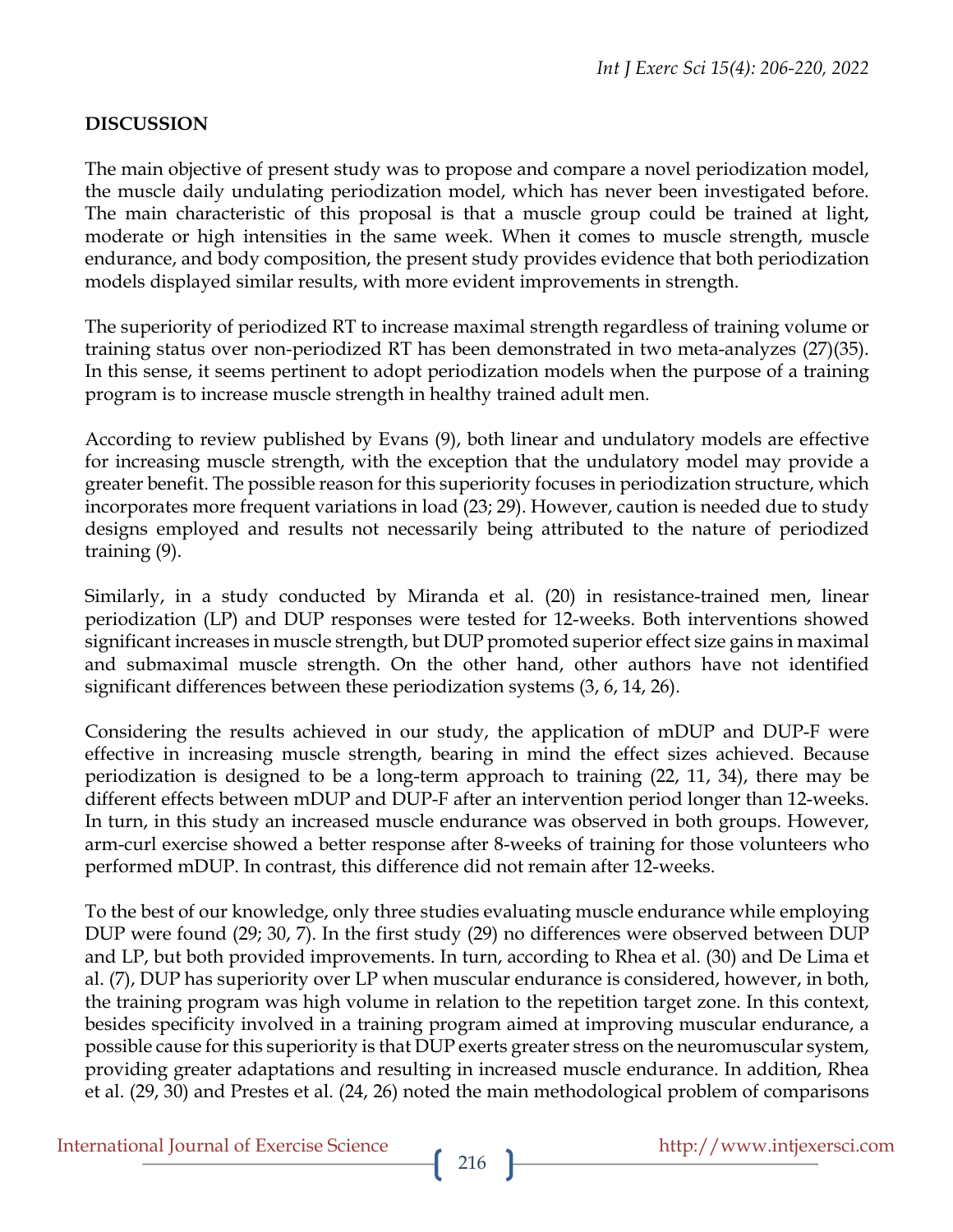between periodization models, which involves both intensity and volume not being equated in most studies.

It is important to highlight that in our study the training volume and intensity were not equal between periodization models, due to structural organization that involves the training model proposed by mDUP, which uses target zones to reach the intensity. This condition allows a variation in total training volume, thus making the equalization between the periodizations unfeasible. Therefore, this situation facilitated that training volume in mDUP induced greater adaptations in muscle endurance compared to DUP-F after 8-weeks of training. It is noteworthy that effect sizes found in each exercise tested for muscle endurance presented high dispersion, requiring caution as to interpretation and extrapolation of results achieved.

Regarding the body composition of volunteers, the two proposed periodizations mediated improvements in free fat mass, fat mass and body fat. Moreover, no differences were observed between groups, but the first two variables had a moderate and large effect size, respectively. A systematic review has shown that periodized and non-periodized RT for muscle hypertrophy outcomes produce similar results, but the limited number of studies analyzed, of which only two included trained individuals, make it difficult to draw definitive conclusions (31). Moreover, only the study design conducted by Schoenfeld et al. (31), among those included in this review, used direct measures to assess muscle hypertrophy coupled with little benefit for periodized RT.

Among the aspects involved in these conflicting results, we highlight the use of doubly indirect measures, such as our study, in addition to short intervention periods. In turn, when comparing the effects of DUP and LP, the adaptations appear equally effective with regard to muscle hypertrophy, but this conclusion can only be generalized to untrained populations (9, 13).

In the meta-analysis conducted by Grgic et al. (13), the authors suggest that muscle mass gain is more related to training volume than to the use of LP or DUP models (16). However, it is still unclear whether these findings are generalizable to other forms of periodization, such as mDUP and DUP-F. In this condition, it is suggested that studies with longer intervention periods should be conducted, with the use of direct measures and the definition of body composition as a primary outcome variable to reach a sufficient sample number to confirm or reject the results achieved in our study.

Among strengths/weaknesses, the use of doubly indirect measures for body composition assessment, and the absence of nutritional control methods suggest diligence regarding the interpretation and extrapolation of our results to the remaining population of healthy, resistance-trained adult men. In contrast, this is the first study to propose a mDUP model and to verify its effects on body composition, strength and muscle endurance. Although these anthropometric measures and strength tests are simple, they are very practical and costless, which increase the practical applications for coaches and professionals in daily training.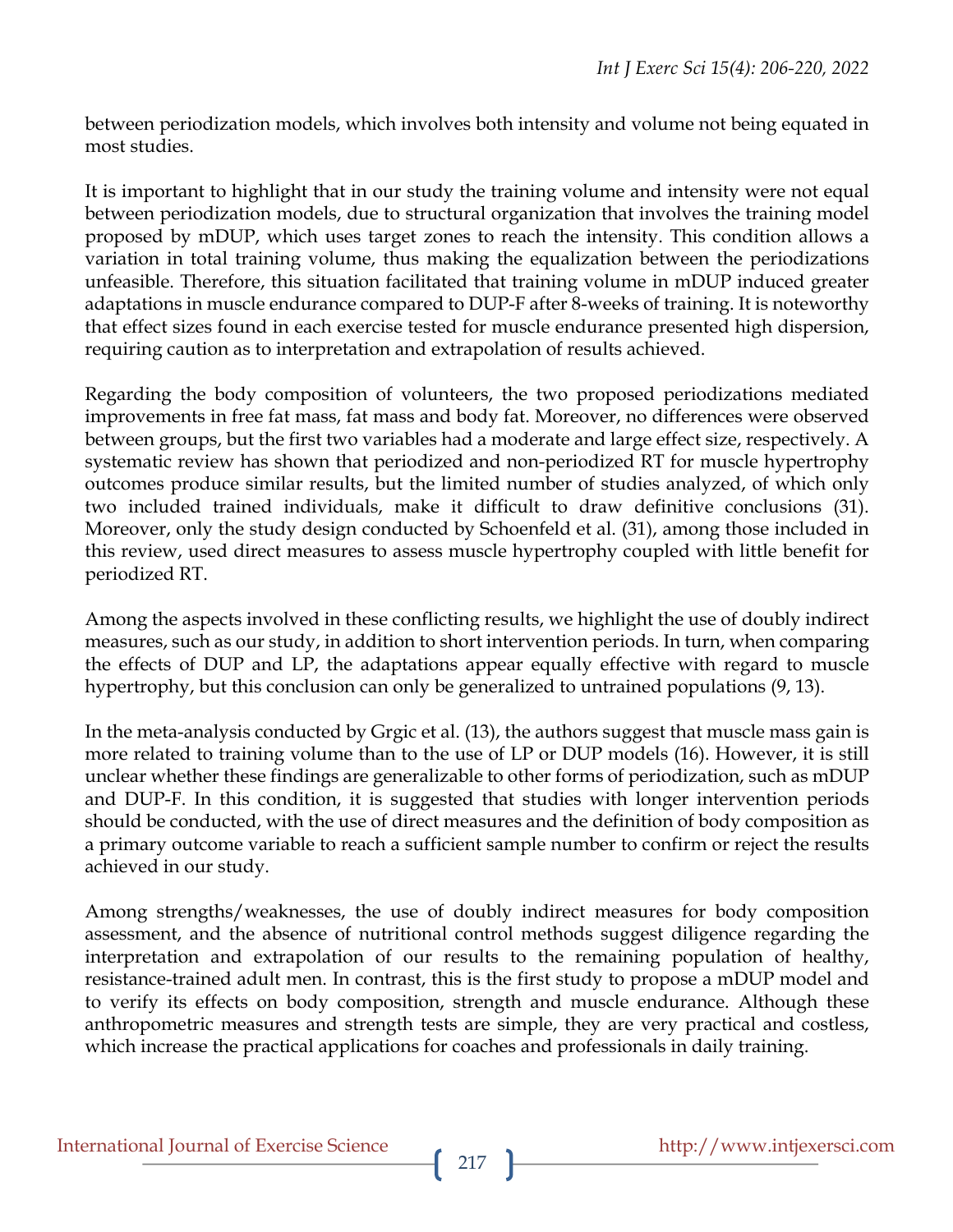In conclusion, the findings of this study suggest that both mDUP and DUP-F showed similar results and are interesting strategies for improving body composition, strength and muscle endurance. However, the comparison between mDUP and DUP-F showed a moderate to large effect size for strength and body composition. Thus, it seems pertinent to consider this new periodization model plausible for RT practitioners in order to achieve new adaptations. Furthermore, in bodybuilders that may show certain specific muscle deficits, the periodization of the muscle per day, rather than the training session might be an interesting approach, so that a specific muscle can receive more attention than others.

Future studies should also focus in comparing periodization models in other populations, such as elderly, and women that are understudied in this area. This would help to expand generalizability, especially due to the very specific population included in this study.

### **ACKNOWLEDGEMENTS**

We would like to thank the Graduate Program in Physical Education at the Catholic University of Brasilia and CAPES (Coordenação de Aperfeiçoamento de Pessoal de Nível Superior) for fellowships addressed to research assistance. The fund providers had no role in preparation of the paper or decision to publish. We also thank Dr. Douglas Popp Marin for the assistance in the statistics.

### **REFERENCES**

- 1. American College of Sports Medicine (ACSM). Progression models in resistance training for healthy adults. Med Sci Sports Exerc 41(3): 687-708, 2009.
- 2. Assumpção CO, Tibana RA, Viana LC, Willardson JM, Prestes J. Influence of exercise order on upper body maximum and submaximal strength gains in trained men. Clin Physiol Funct Imaging 33(5): 359-363, 2013.
- 3. Baker D, Wilson G, Carlyon R. Periodization: The effect on strength of manipulating volume and intensity. J Strength Cond Res 8: 235–242, 1994.
- 4. Brown LE. Nonlinear versus linear periodization models. Strength Cond J 23: 42-44, 2001.
- 5. Brown LE, Weir JP. ASEP Procedures recommendation I: Accurate assessment of muscular strength and power. J Exerc Physiol 4(3): 1–21, 2001.
- 6. Buford TW, Rossi SJ, Smith DB, Warren AJ. A comparison of periodization models during nine weeks with equated volume and intensity for strength. J Strength Cond Res 21(4): 1245-1250, 2007.
- 7. De Lima C, Boullosa DA, Frollini AB, Donatto FF, Leite RD, Gonelli PR, Montebello MI, Prestes J, Cesar MC. Linear and daily undulating resistance training periodizations have differential beneficial effects in young sedentary women. Int J Sports Med 33(9): 723-727, 2012.
- 8. Dias I, de Salles BF, Novaes J, Costa PB, Simão R. Influence of exercise order on maximum strength in untrained young men. J Sci Med Sport 13(1): 65-69, 2010.
- 9. Evans JW. Periodized resistance training for enhancing skeletal muscle hypertrophy and strength: A minireview. Front Physiol 10: 13, 2019
- 10. Fleck SJ. Periodized strength and strength training: A critical review. J Strength Cond Res 13(1): 82-89, 1999.
- 11. Fry RW, Morton AR, Keast D. Overtraining in athletes. An update. Sports Med 12(1): 32–65, 1991.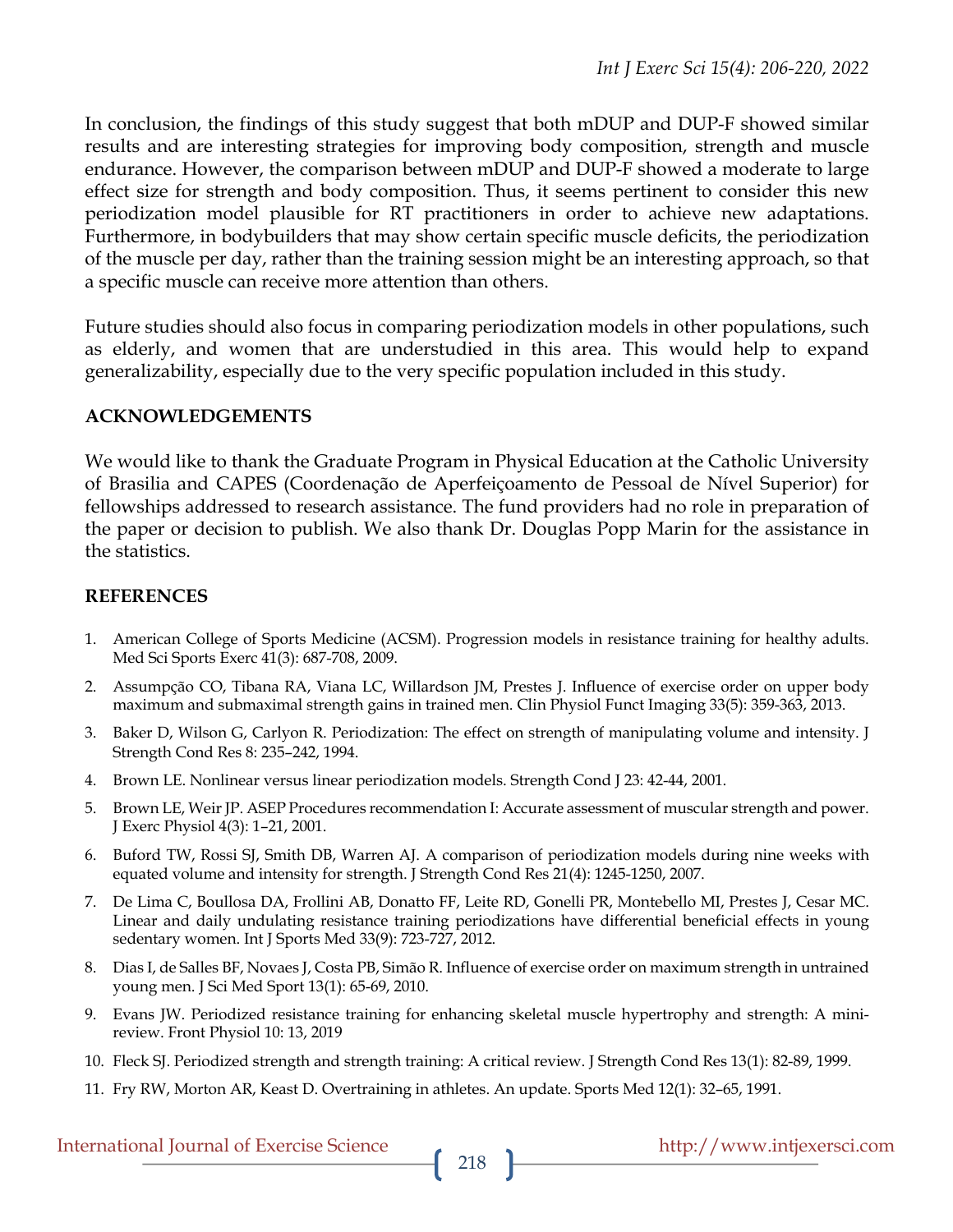- 12. Grgic J, Lazinica B, Mikulic P, Schoenfeld BJ. Should resistance training programs aimed at muscular hypertrophy be periodized? A systematic review of periodized versus non-periodized approaches. Sci Sports 33(3): e97–e104, 2018.
- 13. Grgic J, Mikulic P, Podnar H, Pedisic Z. Effects of linear and daily undulating periodized resistance training programs on measures of muscle hypertrophy: A systematic review and meta-analysis. PeerJ 5: e3695, 2017.
- 14. Hoffman JR, Ratamess NA, Klatt M, Faigenbaum AD, Ross RE, Tranchina NM, McCurley RC, Kang J, Kraemer WJ. Comparison between different off-season resistance training programs in division III American college football players. J Strength Cond Res 23: 11-19, 2009.
- 15. Jackson AS, Pollock ML. Generalized equations for predicting body density of men. Br J Nutr 40: 497–504, 1978.
- 16. Kok LY, Hamer PW, Bishop DJ. Enhancing muscular qualities in untrained women: Linear versus undulating periodization. Med Sci Sports Exerc 41(9): 1797-1807, 2009.
- 17. Kraemer WJ, Fleck SJ. Optimizing strength training: Designing nonlinear periodization workouts. Champaign, IL: Human Kinetics; 2007.
- 18. Matuszak ME, Fry AC, Weiss LW, Ireland TR, Mcknight MM. Effect of rest interval length on repeated 1 repetition maximum back squats. J Strength Cond Res 17: 634–637, 2003.
- 19. McNamara JM, Stearne DJ. Flexible nonlinear periodization in a beginner college weight training class. J Strength Cond Res 24(1): 17-22, 2010.
- 20. Miranda F, Simão R, Rhea M, Bunker D, Prestes J, Leite RD, Miranda H, de Salles BF, Novaes J. Effects of linear vs. daily undulatory periodized resistance training on maximal and submaximal strength gains. J Strength Cond Res 25(7): 1824-30, 2011.
- 21. Navalta JW, Stone WJ, Lyons TS. Ethical issues relating to scientific discovery in exercise science. Int J Exerc Sci 12(1): 1-8, 2019.
- 22. Pedemonte J. Foundations of training periodization part I: Historical outline. NSCA J 8: 62–66, 1986.
- 23. Poliquin C. Five steps to increasing the effectiveness of your strength training program. NSCA J 10: 34–39, 1988.
- 24. Prestes J, Lima C, Frollini AB, Donatto FF, Conte M. Comparison of linear and reverse linear periodization effects on maximal strength and body composition. J Strength Cond Res 23: 266-274, 2009.
- 25. Prestes J, Foschini D, Marchetti P, Charro M. Resistance training prescription and periodization in fitness facilities. São Paulo, SP: Manole; 2010 [in portuguese].
- 26. Prestes J, Frollini AB, de Lima C, Donatto FF, Foschini D, de Cássia Marqueti R, Figueira A Jr, Fleck SJ. Comparison between linear and daily undulating periodized resistance training to increase strength. J Strength Cond Res 23(9): 2437-2442, 2009.
- 27. Rhea MR. Determining the magnitude of treatment effects in strength training research through the use of the effect size. J Strength Cond Res 18(4): 918-920, 2004.
- 28. Rhea MR, Alderman BL. A meta-analysis of periodized versus nonperiodized strength and power training programs. Res Q Exerc Sport 75: 413–422, 2004.
- 29. Rhea MR, Ball SB, Phillips WT, Burkett LN. A comparison of linear and daily undulating periodization with equated volume and intensity for strength. J Strength Cond Res 16: 250–255, 2002.
- 30. Rhea MR, Phillips WT, Burkett LN, Stone WJ, Ball SD, Alvar BA, Thomas AB. A comparison of linear and daily undulating periodized programs with equated volume and intensity for local muscular endurance. J Strength Cond Res 17: 82–87, 2003.
- 31. Schoenfeld BJ, Contreras B, Ogborn D, Galpin A, Krieger J, Sonmez GT. Effects of varied versus constant loading zones on muscular adaptations in trained men. Int J Sports Med 37: 442–447, 2016.